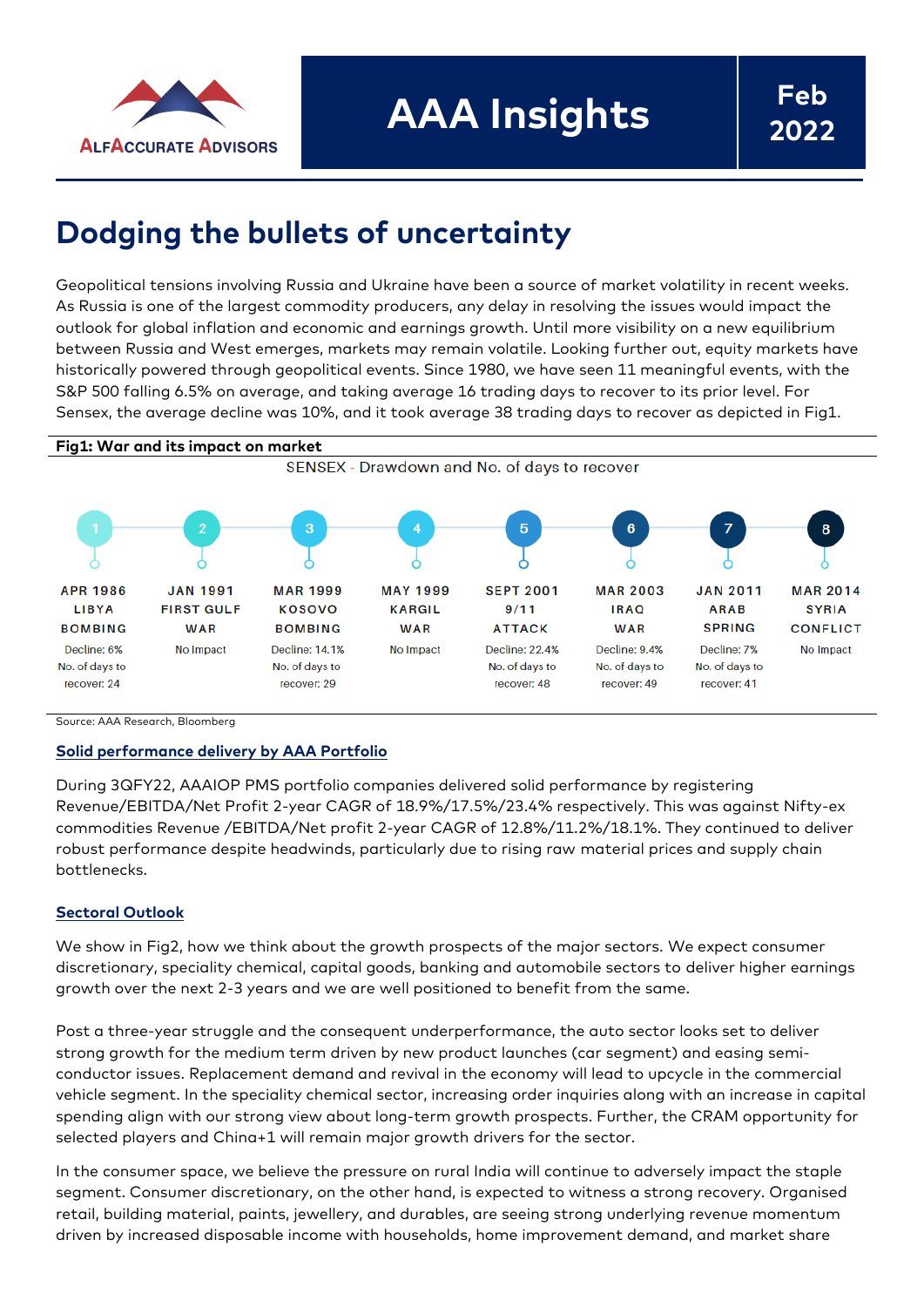gains by the sector leaders. In the capital goods sector order inflow has been robust across companies largely led segments like renewables, warehousing, data centres etc. Revival in capex in domestic market and structural shift towards industrial automation makes us positive on capital goods sector.



Source: AAA Research, Ace equity, Bloomberg. Current is based upon 2 Year CAGR 3QFY22; Future is based upon FY23/FY24.

## **Market Outlook**

We expect the market to remain volatile with the Russia-Ukraine conflict reaching a flashpoint. It also presents central banks with a dilemma: Should they raise rates aggressively due to the threat of higher inflation caused by rising energy prices or should they react to the decline in spending power and consumer confidence (by slowing monetary tightening)? Despite near term concerns, we continue to believe that India's long-term structural story is intact. Corporate India has become much stronger to weather the nearterm headwinds. We continue to remain nimble and stick to a portfolio strategy based upon our prevalent framework that is buying the businesses with resilient fundamentals – strong earnings growth and low leverage.

**Key Risks**: Supply chain disruptions, faster than expected monetary tightening, geopolitical risks.